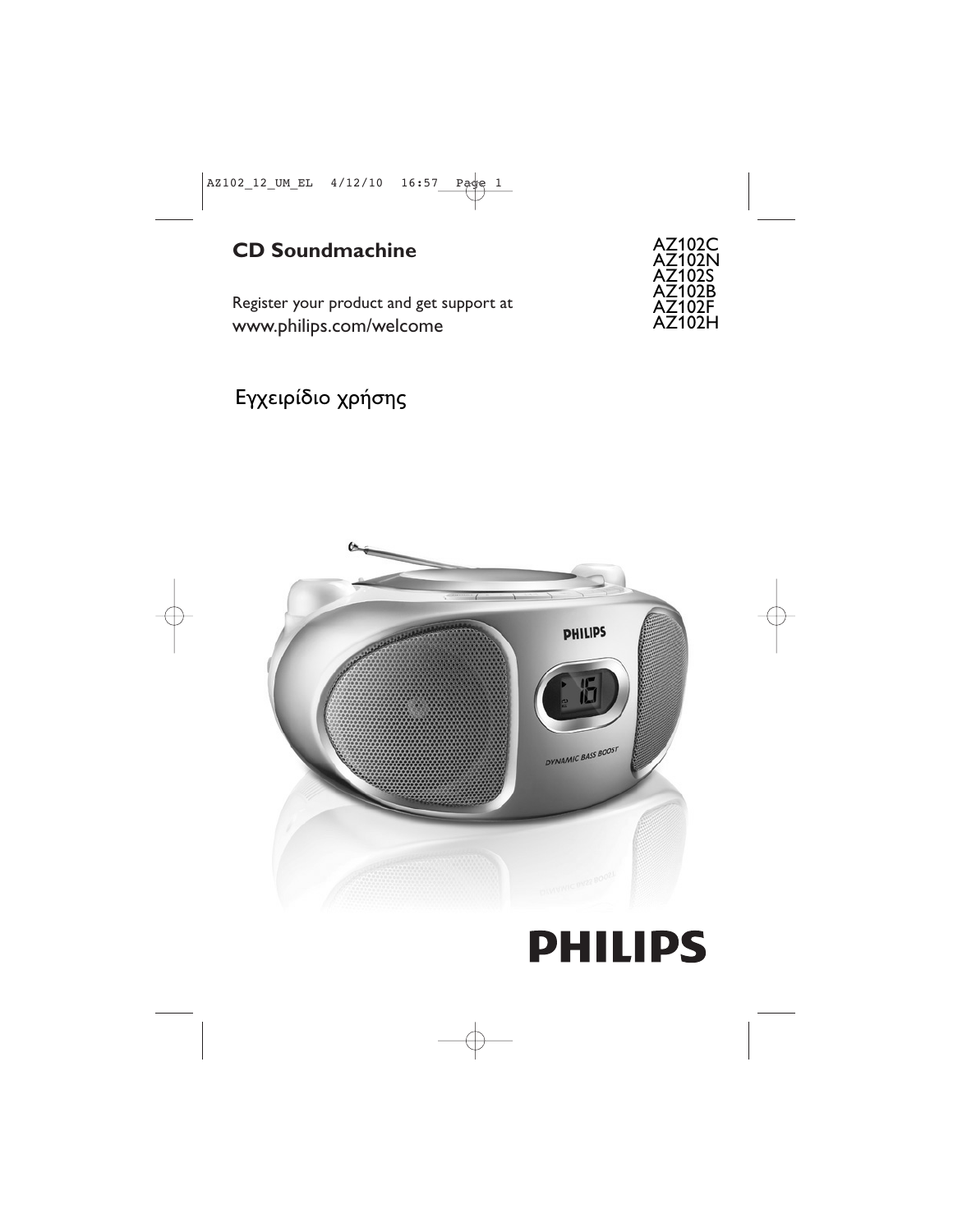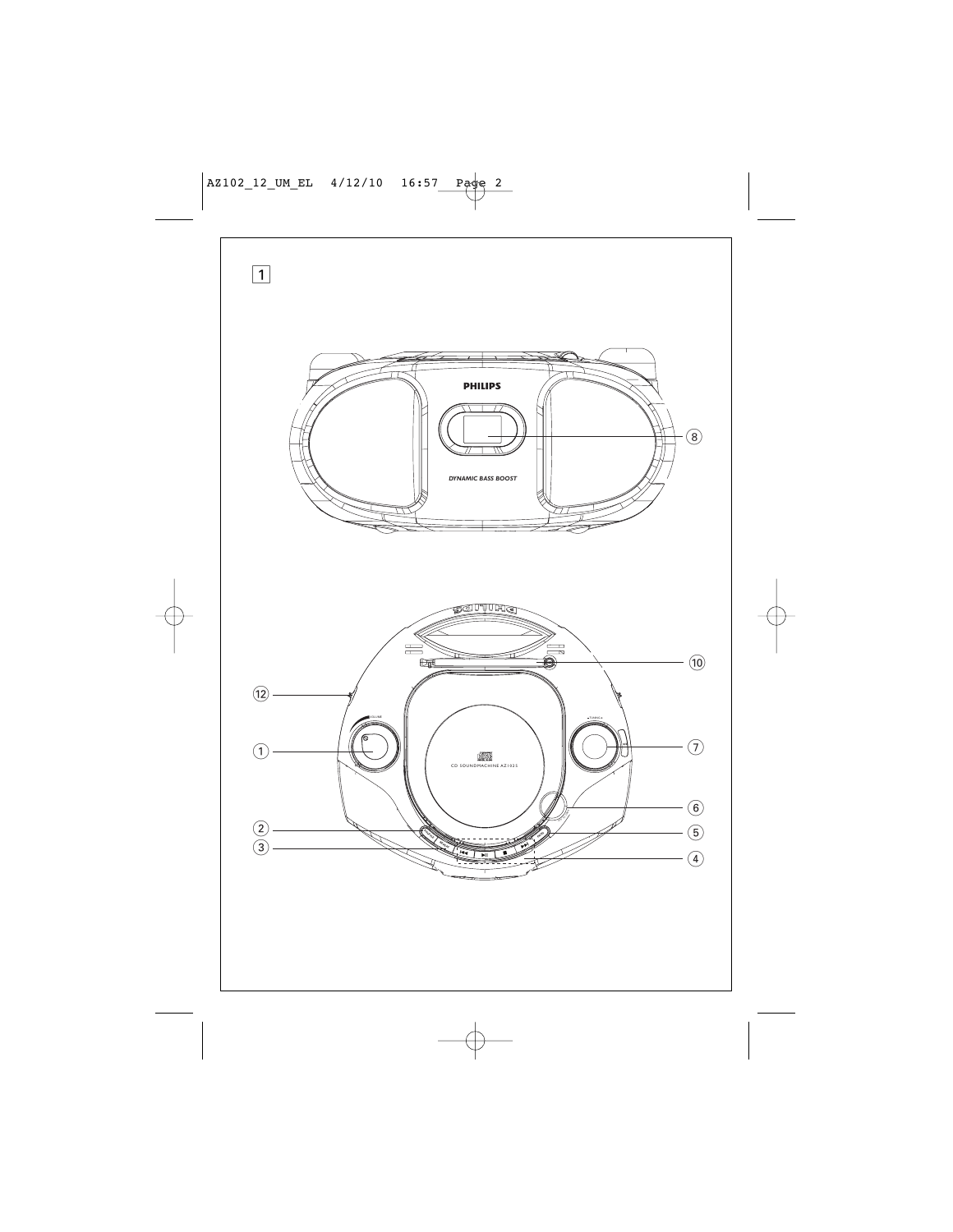![](_page_2_Figure_0.jpeg)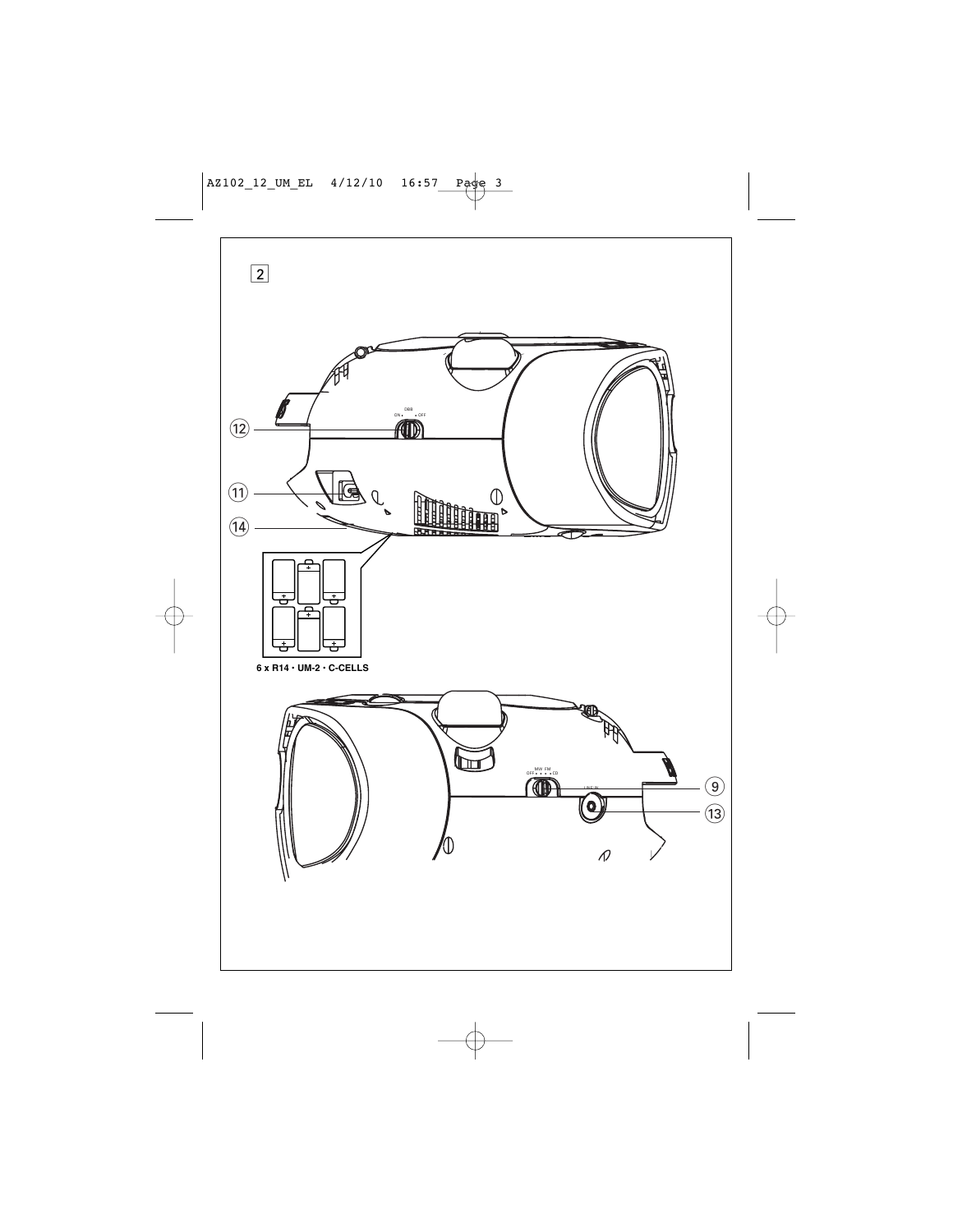![](_page_3_Figure_0.jpeg)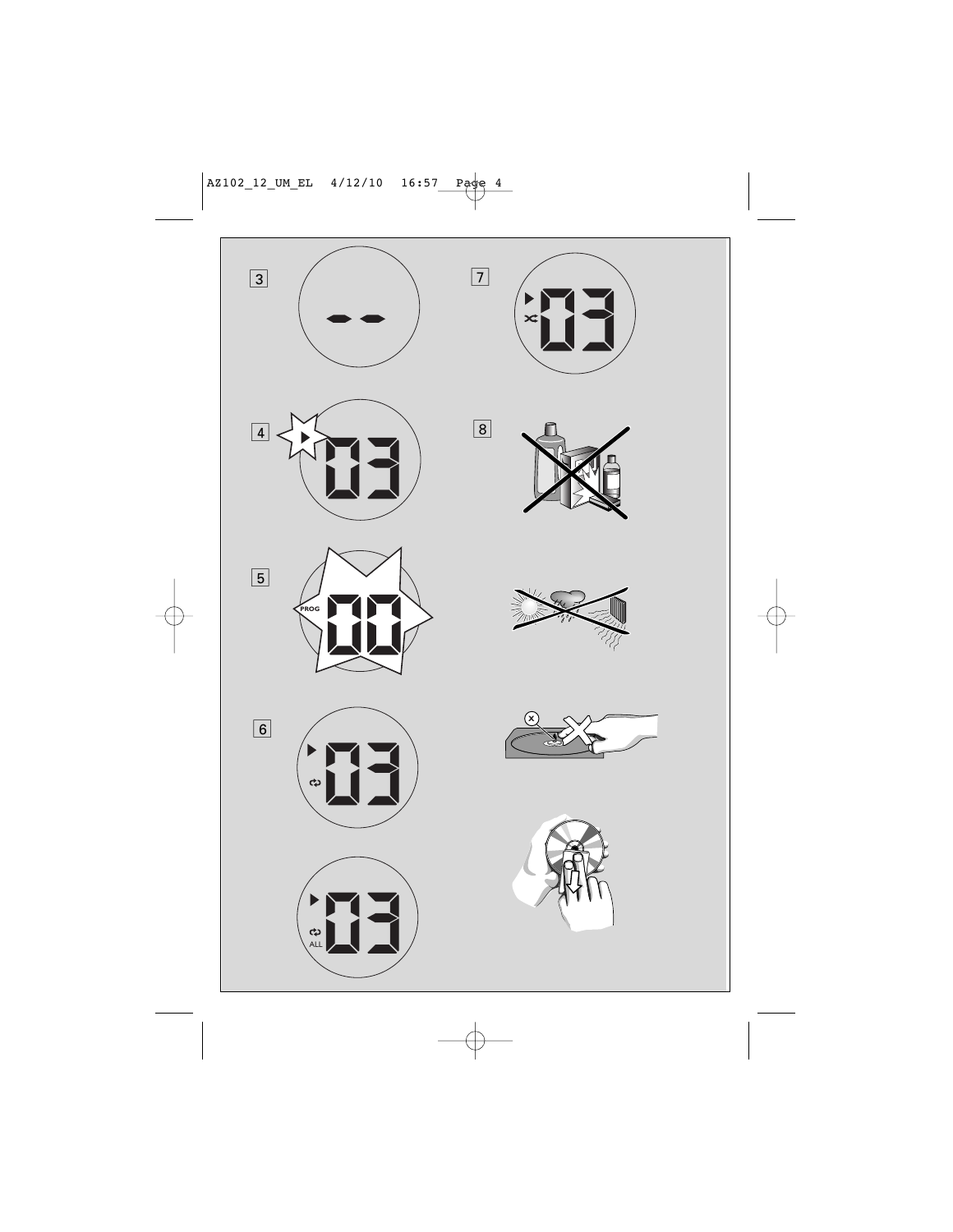### *Ελληνικά* **Πλ**

# ηκτρα ρυθμισησ/Τροφοδοσια

Συγχαρητήρια για την αγορά σας και **καλωσορίσατε στη Philips! Για να** επωφεληθείτε πλήρως από την **υποστήριξη που προσφέρει η Philips,** καταχωρήστε το προϊόν σας στη  **# www.philips.com/welcome.**

### **Εξαρτήματα που συμπεριλαμβάνονται**

– Καλώδιο εναλλασσόμενου ρεύματος

#### **Επάνω και εμπρός πλευρά (** 1**)**

- 1 **VOLUME** ρύθμιση της έντασης
- 2)**SHUFFLE** αναπαραγωγή των τραγουδιών του CD σε τυχαία σειρά.σε πηγή CD
- $(3)$  **REPEAT** επανάληψη κομματιού/ προγράμματος/ ολόκληρου CD.
- ④ ▶ Ⅱ έναρξη ή παύση της αναπαραγωγής του CD
	- ►► । ← επιλέγει το επόμενο/προηγούμενο κομμάτι
	- πραγματοποιεί μετακίνηση προς τα εμπρός/πίσω (πατήστε και κρατήστε πατημένο το κουμπί) σε οποιοδήποτε σημείο του τρέχοντος κομματιού
	- – διακοπή της αναπαραγωγής του CD; – σβήνει πρόγραμμα CD
- 5 **PROG** προγραμματισμός και επισκόπηση αριθμών κομματιών
- 6 **LIFT TO OPEN** σηκώστ δώ για να ανοίξτ το καπάκι του CD.
- 7 **TUNING**
ραδιοφωνικούς σταθμούς
- 8 **Οθόνη** δείχνει την κατάσταση λειτουργίας του CD

### **Πίσω πλευρά (δείτε** 1 και 2)

- **9 Επιλογέας πηγής: CD, FM, MW, OFF** 
	- επιλογή του CD, του κασετοφώνου ή κάποιας ραδιοφώνου ως πηγή ήχου – διακόπτης
	-
	- ενεργοποίησης/απενεργοποίησης
- Ό **Τηλεσκοπική κεραία** για τη βελτίωση της λήψης στα FM
- $\textcircled{\tiny{1}}$  **AC MAINS~** υποδοχή για το καλώδιο τροφοδοσίας.
- (12) **DBB** ενίσχυση της απόκρισης των μπάσων.
- 13 **LINE-IN** είσοδος για εξωτερική πηγή ήχου.
- 14 **Battery door** Πιέστε πάνω στο βέλος και σπρώξτε για εισαγωγή 6 x 1,5V R-14/ UM-2/ κελιών C.

#### **:**

- Ορατή και μη ακτινοβολία λέιζερ. Εάν το κάλυμμα είναι **ανοικτό, μην κοιτάξετε τη**  $\delta$ έσμη.
- Υψηλή τάση! Μην ανοίγετε. Διατρέχετε κίνδυνο **ηλεκτροπληξίας. Η συσκευή** δεν περιέχει εξαρτήματα που μπορούν να επισκευαστούν από το χρήστη.
- **-** Τροποποίηση του προϊόντος μπορεί να προκαλέσει **επικίνδυνη ακτινοβολία ΕΜC** ή άλλη μη ασφαλή λειτουργία.

#### Σημειώσεις για την απόρριψη **μπαταριών**

Το προϊόν σας περιέχει μπαταρίες που καλύπτονται από την Ευρωπαϊκή Οδηγία 2006/66/ΕΚ, και δεν

![](_page_4_Picture_33.jpeg)

μπορούν να απορριφθούν μαζί με τα συνηθισμένα απορρίμματα του σπιτιού σας. Ενημερωθείτε σχετικά με την ισχύουσα τοπική νομοθεσία για τη χωριστή συλλογή μπαταριών καθώς η σωστή μέθοδος απόρριψης των μπαταριών συμβάλλει στην αποφυγή αρνητικών επιπτώσεων για το περιβάλλον και την ανθρώπινη υγεία..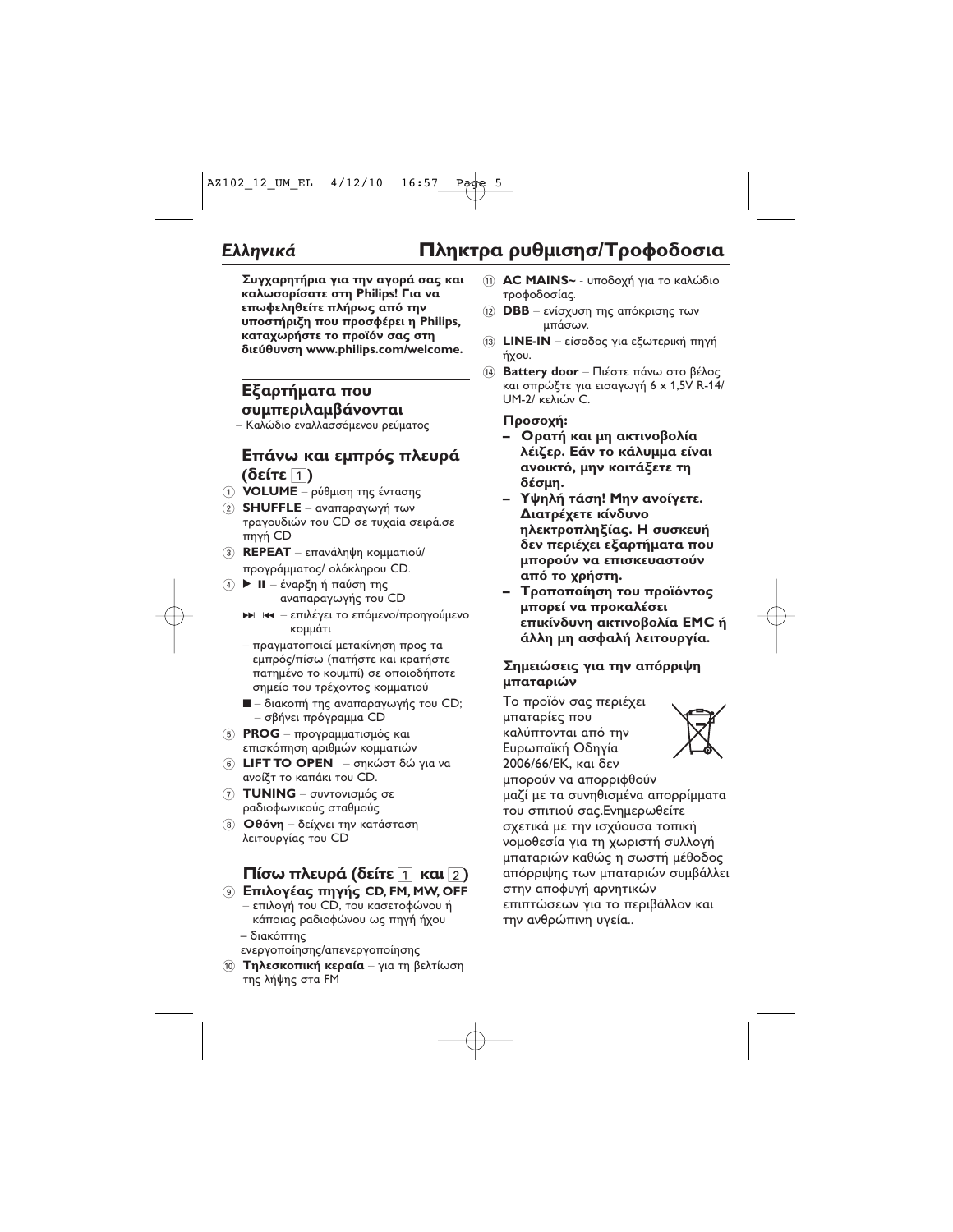### Τροφοδοσια

Αν σας είναι βολικό, χρησιμοποιείτε την παροχή ρεύματος από το ηλεκτρικό δίκτυο για να παρατείνετε τη διάρκεια ζωής των μπαταριών. Βεβαιωθείτε ότι έχετε αποσυνδέσει το καλώδιο από τη συσκευή και από την πρίζα πριν τοποθετήσετε τις μπαταρίες.

#### Μπαταρίες (δεν συμπεριλαμβάνονται)

- 1 Ανοίξτε τη θήκη των μπαταριών και τοποθετήστε έξι μπαταρίες του τύπου R-14, UM-2 ή C-cell, (κατά προτίμηση αλκαλικές) με τη σωστή πολικότητα, όπως δείχνουν τα σύμβολα "+" και "-" μέσα στη θήκη των μπαταριών. (δείτε 2)
- 2 Κλείστε το καπάκι της θήκης των μπαταριών και βεβαιωθείτε ότι οι μπαταρίες έχουν τοποθετηθεί σωστά και σταθερά στη θέση τους. Η συσκευή είναι έτοιμη για να χρησιμοποιηθεί.
- Η λανθασμένη χρήση των μπαταριών μπορεί να προκαλέσει διαρροές ηλεκτρολύτη, με αποτέλεσμα να δημιουργηθούν διαβρώσεις στο εσωτερικό της θήκης των μπαταριών ή ακόμη και να εκραγούν οι μπαταρίες. Για τον λόγο αυτό:
- Μη χρησιμοποιείτε διαφορετικούς τύπους μπαταριών ταυτόχρονα, για παράδειγμα αλκαλικές μπαταρίες μαζί με μπαταρίες ψευδαργύρου-άνθρακος. Χρησιμοποιείτε μόνο μπαταρίες του ίδιου τύπου για τη συσκευή σας.
- Οταν τοποθετείτε τις μπαταρίες, μη χρησιμοποιείτε τις παλιές μπαταρίες ταυτόχρονα με τις καινούργιες.
- Βγάλτε τις μπαταρίες όταν η συσκευή δεν πρόκειται να χρησιμοποιηθεί για μεγάλο χρονικό διάστημα.

Οι μπαταρίες περιέχουν χημικές ουσίες, γι' αυτό η αποκομιδή τους θα πρέπει να γίνεται με υπεύθυνο τρόπο.

### Χρήση εναλλασσόμενου ρεύματος

ΠΡΟΕΙΔΟΠΟΙΗΣΗ: Να ελέγχετε πάντοτε εάν η συσκευή είναι πλήρως απενεργοποιημένη, πριν αλλάξετε ή αποσυνδέσετε την τροφοδοσία ρεύματος.

- Ελέγξτε αν η ηλεκτρική τάση που 1. αναγράφεται στην πινακίδα τύπου στη βάση της συσκευής αντιστοιχεί στην τοπική σας τάση δικτύου. Αν δεν αντιστοιχεί, απευθυνθείτε στο κατάστημα από το οποίο αγοράσατε τη συσκευή ή στο κέντρο τεχνικής εξυπηρέτησης.
- Συνδέστε το καλώδιο τροφοδοσίας στην  $\mathbf{z}$ υποδοχή AC MAINS~ και στην πρίζα του τοίχου. Συνδέστε το καλώδιο τροφοδοσίας στην πρίζα. Η συσκευή είναι έτοιμη για να χρησιμοποιηθεί.
- 3 Για να σβήσετε τελείως τη συσκευή, αποσυνδέστε το καλώδιο τροφοδοσίας από την πρίζα του τοίχου.
- 4 Τοποθετήστε αυτή τη μονάδα κοντά στην πρίζα AC και σε τέτοια θέση ώστε η πρόσβαση στην πρίζα τροφοδοσίας AC να είναι εύκολη.
- Αποσυνδέστε το καλώδιο τροφοδοσίας από την πρίζα του τοίχου για να προστατέψετε τη συσκευή σας κατά τη διάρκεια σφοδρών καταιγίδων. Υπάρχει κίνδυνος τραυματισμού των παιδιών καθώς το ελεύθερο άκρο του καλωδίου μπορεί να έχει ακόμη ρεύμα εάν έχετε αφαιρέσει μόνο τον ακροδέκτη από την υποδοχή ΠΑΡΟΧΗΣ ΡΕΥΜΑΤΟΣ στην πίσω πλευρά της μονάδας.

#### θε υςπε πμαυε ιτ μογαυεδ οξ υθε βουυον οζ υθε τευ.

#### Χρήσιμες οδηγίες:

Για την αποφυγή της περιττής κατανάλωσης ενέργειας, άσχετα από το αν η συσκευή τροφοδοτείται από τις μπαταρίες ή από το ηλεκτρικό δίκτυο, θα πρέπει πάντοτε να βάζετε τον επιλογέα πηγής στη θέση ΟΕΕ δεν είναι πατημένο.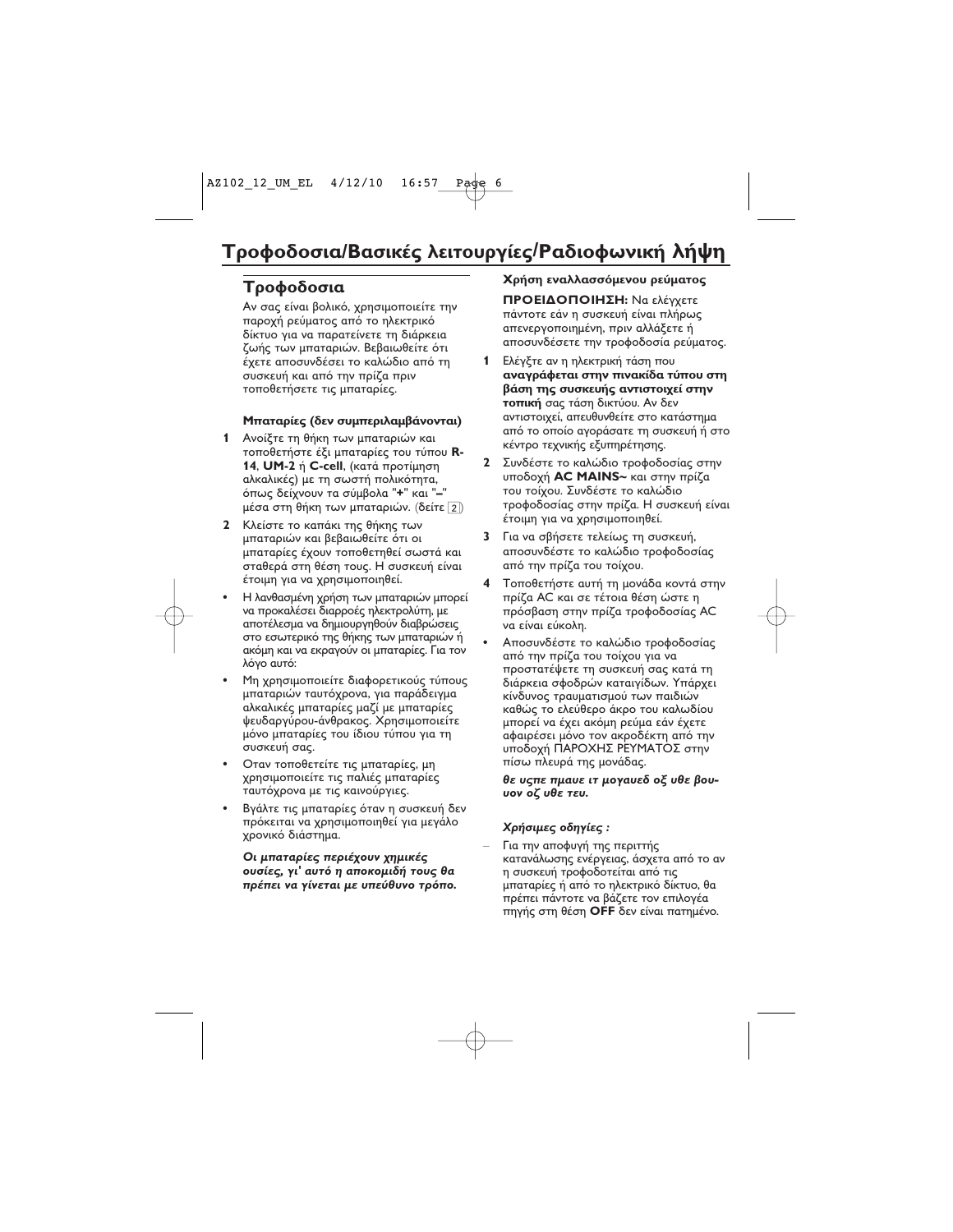### **Βασικές λειτουργίες**

#### **Ε**νεργοποίηση, απενεργοποίηση και **επιλογή λειτουργίας**

- **1** Για να θέστ τη συσκυή σ λιτουργία, ρυθμίστ τον διακόπτη **επιλογέα πηγής πιλέγοοντας: CD, FM** ή **MW**. χρησιμοποιήστ τα αντίστοιχα πλήκτρα ρύθμισης.
- **2** Η συσκευή βρίσκεται εκτός λειτουργίας όταν ο διακόπτης **επιλογέα πηγής** βρίσκεται στη θέση OFF.
- **3** Για να μεταβείτε σε λειτουργία **LINE IN**, συνδέστε μια εξωτερική πηγή ήχου στην **<u>Σίσοδο LINE</u></u> IN.**

#### Χρήσιμες οδηγίες:

- Η συσκευή μεταβαίνει αυτόματα σε λειτουργία **LINE IN** όταν πραγματοποιείται σύνδεση με μια εξωτερική πηγή ήχου, ανεξάρτητα από τη λειτουργία (CD, FM ή MW) στην οποία βρίσκεται η συσκευή.
- Hείσοδος **LINE IN** δεν προορίζεται για ακουστικά.

Ρύθμιση της έντασης και του ήχου Ρυθμίστε τον ήχο με τα ρυθμιστικά **VOLUME KGL DBB.** 

### **Ραδιοφωνική λήψη**

- **1** Βάλτε τον **επιλογέα πηγής** στη θέση **MW FM**.
- **2** Γυρίοτε το κουμπί **TUNING** για να συντονίσετε τη σνσκενή σε κάποιον ραδιοφωνικό σταθμό.

#### **Για να βελτιώσετε τη λήψη**

- Για τα **FM**, βγάλτε την τηλεσκοπική κεραία. Γείρτε και περιστρέψτε την κεραία. Μειώστε το μήκος της όταν το σήμα είναι πολύ ισχυρό.
- Για τα **MW** η συσκευή έχει εξοπλιστεί με μια ενσωματωμένη κεραία, και γι' αυτό δεν χρειάζεται η τηλεσκοπική κεραία. Κατευθύνετε την κεραία γυρίζοντας ολόκληρη τη συσκευή.

### *Aναπαραγωγή CD*

- Aντό το CD-player μρορεί να αναραράγει δίσκους ήχου (Audio) και εγγράψιμους ή (CD Recordable) ερανεγγράψιμους 
 (CD Rewritable).
- Μην ρροσραθείτε να ραίζετε δίσκους ΜΡ3, CD-ROM, CDi, VCD, DVD ή CD υρολογιστή.

#### Σημαντικό!

ΓΔ κωδικοποιημένα με τεχνολογίες προστασίας πνευματικών δικαιωμάτων από μερικές δισκογραφικές εταιρίες ενδέχεται να μην μπορούν να αναπαραχθούν από αυτό το προϊόν.

- **1** Βάλτε τον **επιλογέα πηγής** στη θέση CD.
- **2** Ανασηκώστε τη θύρα CD σε LIFT TO **OPEN**. |Υοποθετήστε έναν δίσκο CD με την τυπωμένη πλευρά προς τα επάνω και κλείστε το καπάκι του CD πιέζοντάς το ελαφρά.
	- → Η οθόνη ενδείξεων εμφανίζει --- και αργότερα, τον συνολικό αριθμό κομματιών. (δείτε 3)
- **3** Πατήστε **II** στη συσκευή για να αρχίσει η.
- **4** Για διακοπή αναπαραγωγής, Πιέστε **>ΙΙ**.
	- → Κατόπιν, το ▶ αναβοσβήνουν. (δείτε 4)
- **5** Πιέστε **ΗΙ** ξανά Για συνέχεια της αναπαραγωγής.
- **6** Για διακοπή της αναπαραγωγής, Πιέστε 9.

#### Χρήσιμες οδηγίες:

Η αναπαραγωγή του CD θα σταματήσει επίσης:

- αν ανοίξετε την υποδοχή του CD;
- *–* **FM***,* **MW OFF**;
- όταν φτάσει το CD στο τέλος.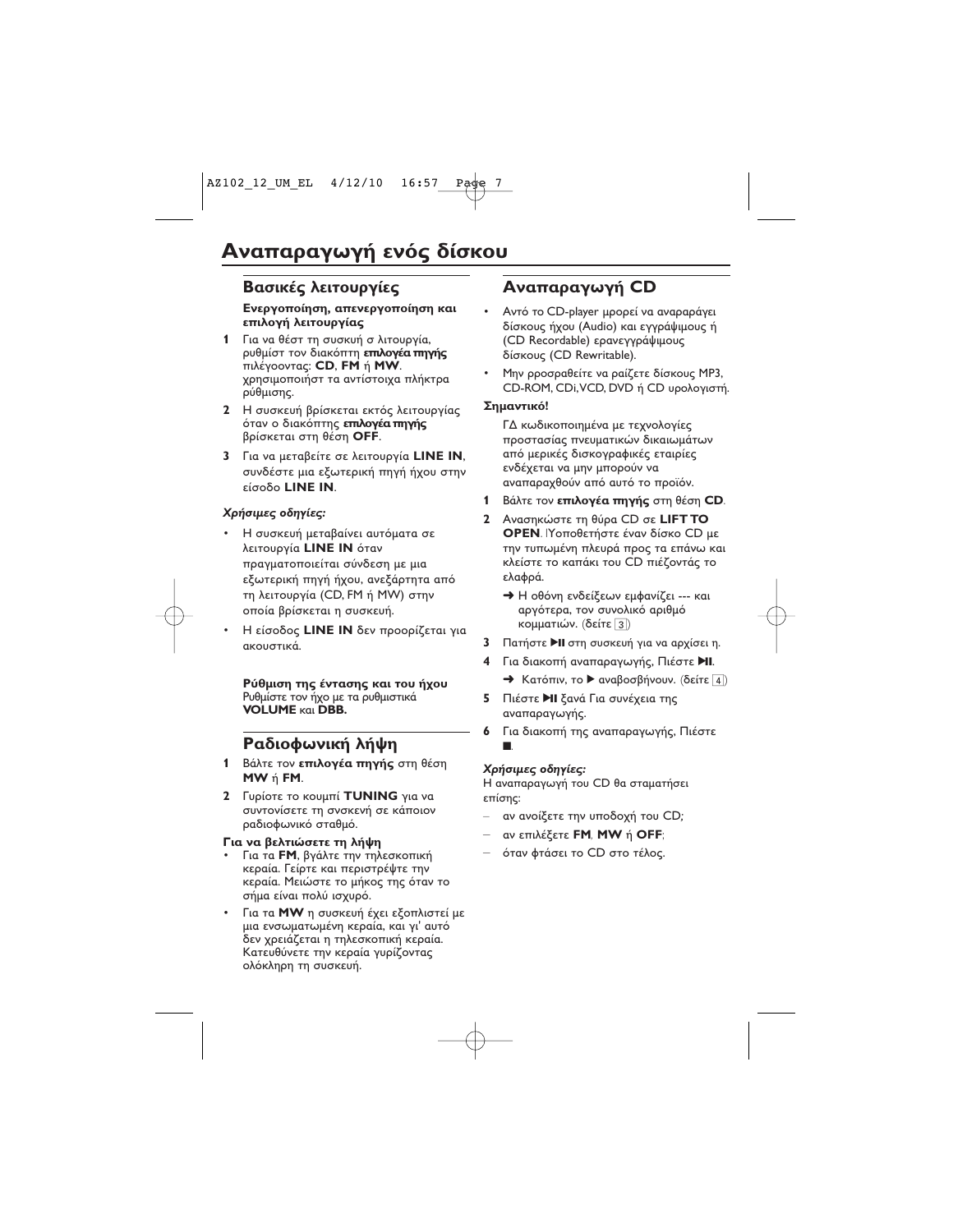### Επιλογή άλλου τραγουδιού

- Πατήστε μία ή περισσότερες φορές το πλήκτρο ▶ Η, Η στη συσκευή, μέχρι να εμφανιστεί ο επιθυμητός αριθμός τραγουδιού στην οθόνη.
- Στην κατάσταση προσωρινής παύσης/ διακοπής, πιέστε **→ΙΙ** για να αρχίσει η αναπαραγωγή.

#### Αναζήτηση αποσπάσματος μέσα σε κάποιο τραγούδι

- 1 Κατά την αναπαραγωγή, πατήστε και κρατήστε πατημένο το κα / ► .
	- Το CD αναπαράγεται σε υψηλή ταχύτητα και σε χαμηλή ένταση.
- Μόλις αναγνωρίσετε το επιθυμητό απόσπασμα, αφήστε το πλήκτρο και / >>.

#### Χρήσιμες οδηγίες:

Όταν κάνετε αναζήτηση μέσα στο τελευταίο κομμάτι και φτάσετε στο τέλος του τελευταίου κομματιού, το CD θα επανέλθει στην κατάσταση.

#### Προγραμματισμός τραγουδιών

Μπορείτε να αποθηκεύσετε μέχρι και 20 κομμάτια, σε οποιαδήποτε επιθυμητή σειρά. Αν θέλετε, μπορείτε να αποθηκεύσετε το ίδιο κομμάτι περισσότερες φορές.

- Από τη θέση στοπ, πατήστε PROG για να ενεργοποιήσετε τον προγραμματισμό. > Οθόνη ενδείξεων: το PROG και το  $\mathcal{I}\mathcal{I}$  αναβοσβήνου. (δείτε 5)
- $\mathbf{2}$ Πατήστε 144 ή >> για να επιλέξετε τον αριθμό κομματιού που θέλετε.
- 3 Πατήστε PROG για να αποθηκεύσετε τον αριθμό κομματιού που θέλετε.
	- → το PROG και το θθ αναβοσβήνει για να προγραμματίσετε το επόμενο κομμάτι.
- Επαναλαμβάνετε τα βήματα 2 και 3 για να επιλέξετε και να αποθηκεύσετε όλα τα επιθυμητά κομμάτια κατά τον ίδιο τρόπο.
	- Aν προσπαθήσετε να αποθηκεύσετε περισσότερα από 20 μουσικά κομμάτια, κανένα μουσικό κομμάτι δεν θα επιλεχθεί και η Η οθόνη εμφανίζει όλα τα αποθηκευμένα κομμάτια σε διαδοχή  $-$
- 5 Για να παίξετε το πρόγραμμα, πατήστε ▶II

#### Χρήσιμες οδηγίες:

Όταν η αναπαραγωγή του προγράμματος σας φτάσει στη θέση διακοπής, τότε η συσκευή σας θα επιστρέψει στην κανονική αναπαραγωγή. Για να μεταβείτε ξανά στη λειτουργία προγράμματος, πατήστε το κουμπί PROG στη θέση διακοπής.

#### Επισκόπηση του προγράμματος

Στην κατάσταση stop, πατήστε επανειλημμένα το PROG για να δείτε τους αριθμούς των επιλεγμένων κομματιών.

#### Διαγραφή του προγράμματος

Μπορείτε να κάνετε απαλοιφή ενός προγράμματος:

- Στη θέση διακοπής, πατήστε το κουμπί **PROG** για να μεταβείτε στη λειτουργία προγράμματος και, στη συνέχεια, πατήστε .
- επιλέγοντας FM, MW ή OFF
- ανοίγοντας το καπάκι του CD.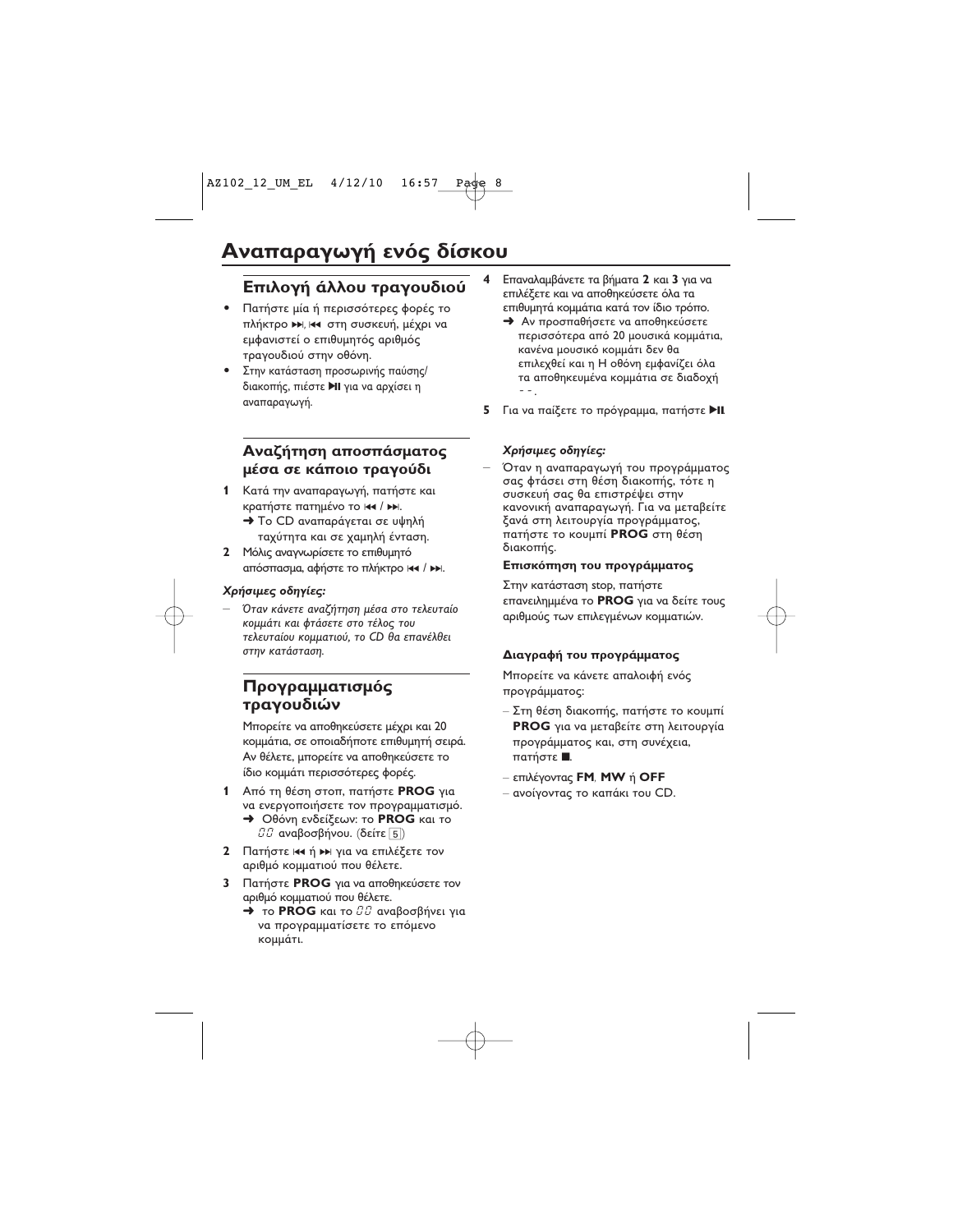#### **Επιλογή διαφορετικών - / : REPEAT και SHUFFLE (δείτε** 6, 7**)**

#### **REPEAT**

Μπορείτε να αναπαράγετε το τρέχον κομμάτι ή ολόκληρο τον δίσκο επαναλαμβανόμενα και να συνδυάσετε τις λειτουργίες **REPEAT** και **PROG** (πρόγραμμα).

**REP** – αναπαράγεται συνεχώς το τρέχον κομμάτι

**REP ALL** –   δίσκου CD/ του προγράμματος

- 1 Για να επιλέξετε τον τρόπο αναπαραγωγής, πιέστε μία ή περισσότερες φορές **REPEAT**. → Στην οθόνη εμφανίζεται το εικονίδιο **REP** ή το εικονίδιο **REP ALL** .
- **2** Πιέστε **>II** για να αρχίσει η αναπαραγωγή, αν η συσκευή βρίσκεται στην κατάσταση τυοπ.
- $\boldsymbol{\beta}$   $\,$  Για να επιλέξετε την κανονική αναπαραγωγή, πιέστε επανειλημμένα **REPEAT** μέχρι να σβήσουν οι διάφοροι εναλλακτικοί τρόποι λειτουργίας από την οθόνη.
	- Μπορείτε επίσης να πιέσετε για να ακυρώσετε τον επιλεγμένο τρόπο αναπαραγωγής.

#### **SHUFFLE**

αναπαραγωγή των τραγουδιών του ΓΔ σε τυχαία σειρά.σε πηγή CD.

- **1** Στη θέση διακοπής, πατήστε **SHUFFLE** για να θέσετε σε λειτουργία την τυχαία αναπαραγωγή. → Στην οθόνη εμφανίζεται το εικονίδιο **SHUFFLE**.
- *2* Για να απενεργοποιήσετε την τυχαία αναπαραγωγή, πατήστε ■

#### Χρήσιμες οδηγίες:

– Κατά την διάρκεια της τυχαίας αναπαραγωγής, όταν έχει επιλεγεί η λειτουργία **REP** (επανάληψη), θα αναπαράγεται επανειλημμένα το τρέχον κομμάτι. Διαφορετικά, όταν έχει επιλεγεί η λειτουργία **REP ALL**, θα επαναλαμβάνεται η τυχαία αναπαραγωγή ολόκληρου του **CD.**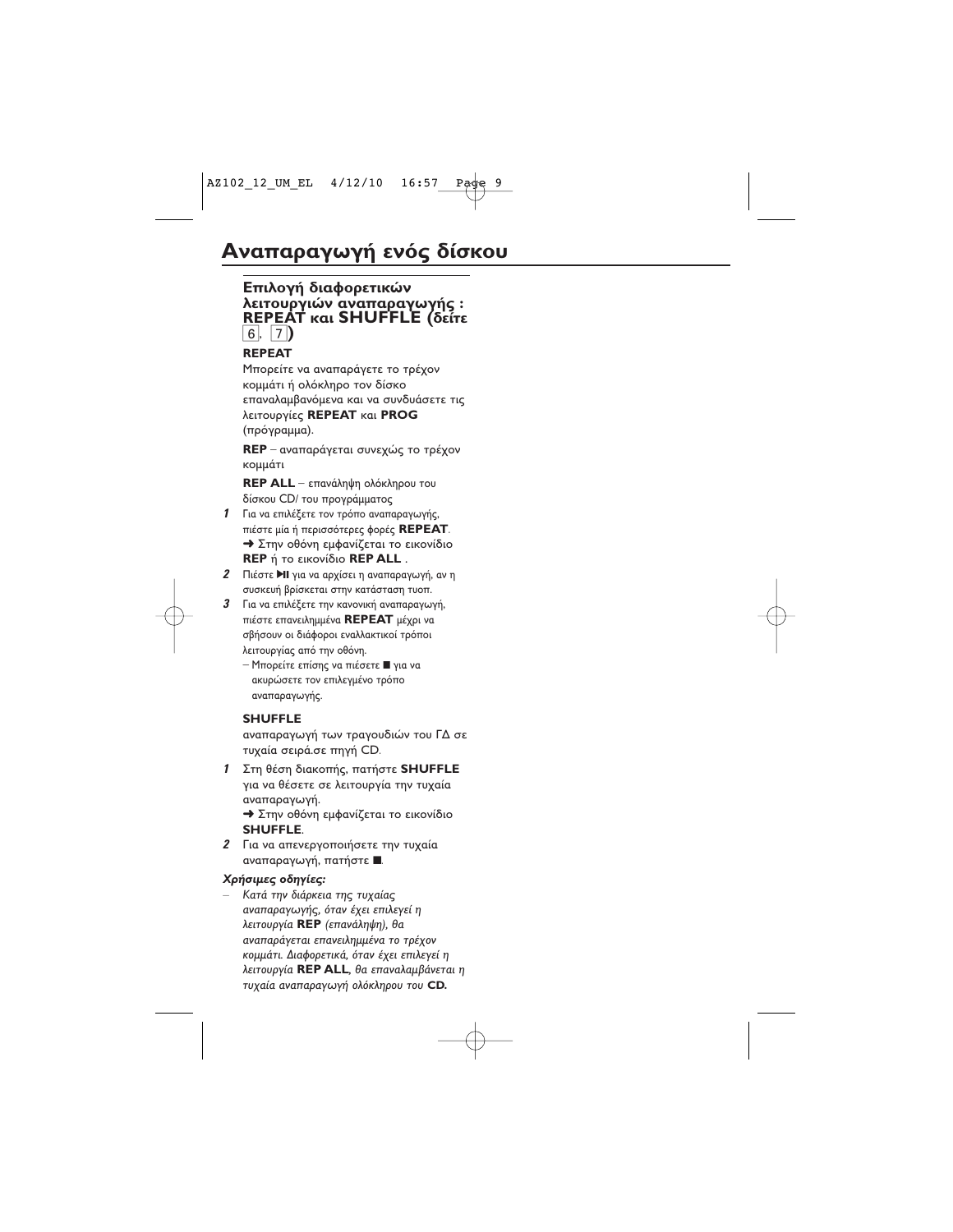#### CD πμαςεσ και χειρισμός **των δίσκων CD**

- Δεν πρέπει ποτέ να αγγίζετε τον φακό του CD player!
- Απότομες μεταβολές στη θερμοκρασία του περιβάλλοντος μπορούν να προκαλέσουν τον σχηματισμό υνρασίας, με αποτέλεσμα ο φακός του CD player να θολώσει. Σε μια τέτοια περίπτωση, η αναπαραγωγή δίσκων CD θα είναι αδύνατη. Μην προσπαθείτε να καθαρίσετε τον φακό, αλλά αφήστε το CD πμαςεσ σε ένα ζεστό περιβάλλον έως ότου εξατμιστεί η υγρασία.
- Χρησιμοποιήστε μόνο Digital Audio CD.
- Κρατάτε το καπάκι της υποδοχής του CD πάντα κλειστό για να αποφύγετε τη συσσώρευση σκόνης. Καθαρίζετε την υποδοχή ξεσκονίζοντάς την με ένα μαλακό, στεγνό πανί.
- Για να βγάλετε έναν δίσκο CD από τη θήκη του, πατήστε το κεντρικό δακτυλίδι ενώ ανασηκώνετε ταυτόχρονα το CD. Θα πρέπει πάντοτε να πιάνετε ένα CD από τις άκρες και να το ξαναβάζετε στη θήκη του μετά από τη χρήση, προκειμένου να αποφύγετε τις χαραγές και τις σκόνες.
- Για να καθαρίσετε το CD, σκουπίστε το σε ευθεία γραμμή από το κέντρο προς τις άκρες, χρησιμοποιώντας ένα μαλακό πανί που δεν ξεφτίζει. Μη χρησιμοποιείτε καθαριστικά διότι υπάρχει κίνδυνος να προξενήσουν βλάβη στο CD.
- Ποτέ μην γράφετε πάνω στο CD, και μην τοποθετείτε αυτοκόλλητα στο CD.

#### Προληπτικά μέτρα & Γενική συντήρηση

- Μπορείτε να καθαρίσετε τη συσκευή με ένα κομμάτι δέρματος σαμουά το οποίο έχετε υγράνει ελαφρά.
- Όπου το βύσμα παροχής ρεύματος ή ο συζευκτήρας συσκευής χρησιμοποιείται ως συσκευή αποσύνδεσης, η συσκευή αποσύνδεσης παραμένει λειτουργική.
- Μην εκθέτετε τη συσκευή, τις μπαταρίες, τα CD ή τις κασέτες σε υγρασία, βροχή, άμμο ή σε υψηλές θερμοκρασίες, για παράδειγμα από πηγές θέρμανσης ή από την άμεση ακτινοβολία του ήλιου.
- Μην καλύπτετε το σετ. Ο σωστός αερισμός, με ελάχιστη διαφορά 15 γντ μεταξύ των ανοιγμάτων εξαερισμού και των γύρω επιφανειών, είναι απαραίτητος ώστε να αποφευχθεί η υπερθέρμανση.
- Τα μηχανικά στοιχεία της συσκευής είναι εξοπλισμένα με αυτολιπαινόμενους τριβείς και γι' αυτό δεν πρέπει να λαδώνονται ή να λιπαίνονται.
- Μπορείτε να καθαρίσετε τη συσκευή με ένα κομμάτι δέρματος σαμουά το οποίο έχετε υγράνει ελαφρά. Μη χρησιμοποιείτε καθαριστικά που περιέχουν αλκοόλη, αμμωνία, βενζόλιο ή διαβρωτικά, διότι υπάρχει κίνδυνος να προκαλέσουν βλάβη στο περίβλημα.
- Η συσκευή δεν πρέπει να έρχεται σε απολύτως καμία επαφή με το νερό.
- Ο αερισμός δεν θα πρέπει να εμποδίζεται καλύπτοντας τα ανοίγματα με αντικείμενα, όπως εφημερίδες, τραπεζομάντιλα, κουρτίνες, κλπ.
- Δεν θα πρέπει να τοποθετείται πάνω στη συσκευή πηγές γυμνής φλόγας, όπως αναμμένα κεριά.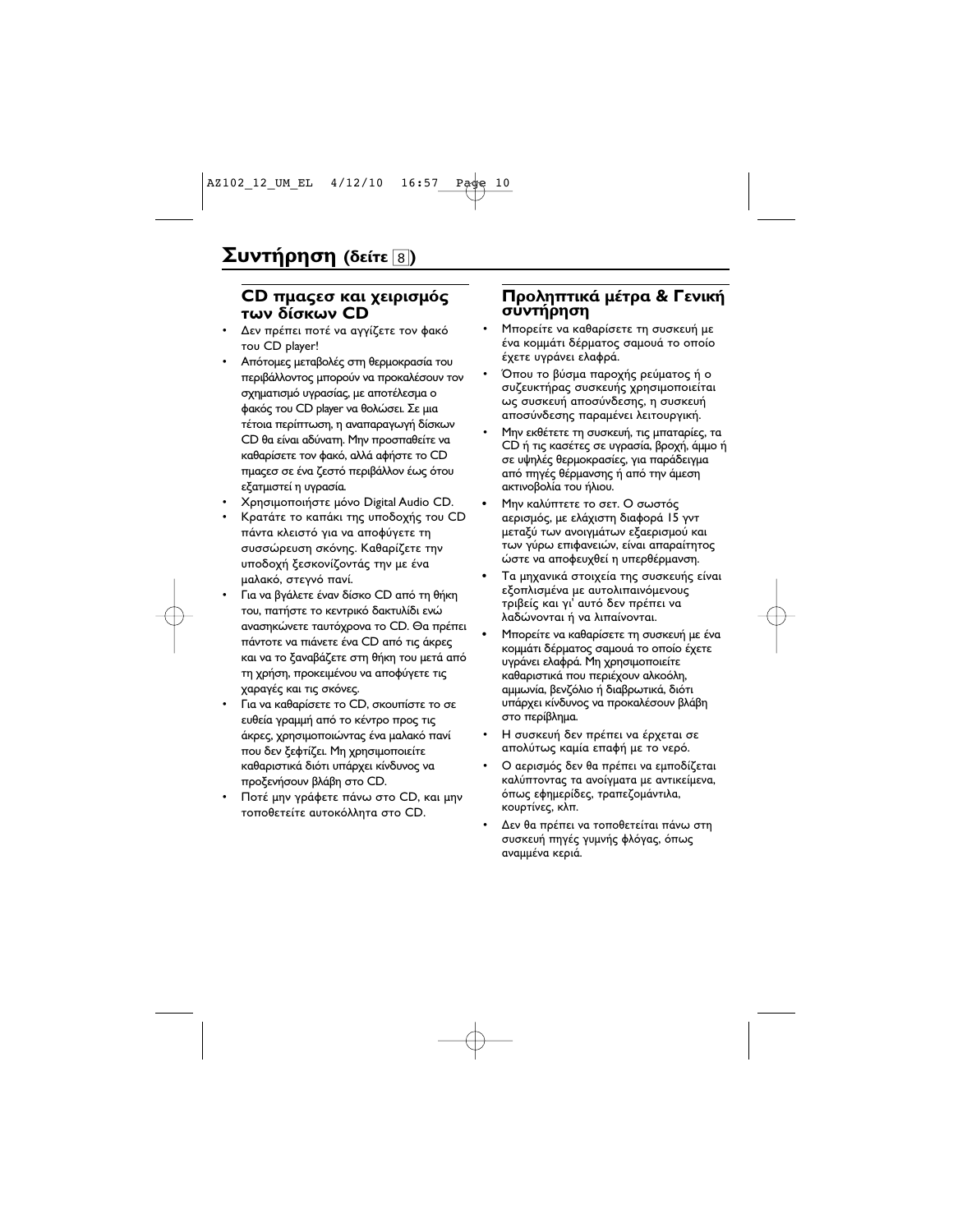# Επιλυση προβληματων

Στην περίπτωση που αντιμετωπίσετε κάποιο πρόβλημα, και πριν πάτε τη συσκευή για επισκευή, ελέγξτε πρώτα τα σημεία που αναφέρονται παρακάτω. Εάν δεν είστε σε θέση να λύσετε κάποιο πρόβλημα ακολουθώντας αυτές τις συμβουλές, απευθυνθείτε στο κατάστημα από το οποίο αγοράσατε τη συσκευή ή στο κέντρο τεχνικής εξυπηρέτησης.

**ΠΡΟΕΙΔΟΠΟΙΗΣΗ:** Σε καμία περίπτωση δεν θα πρέπει να προσπαθήσετε να επισκευάσετε μόνοι σας τη συσκευή, αφού εάν κάνετε κάτι τέτοιο θα ακυρωθεί η εγγύησή σας.

#### Προβλημα

- $\Box$ IOANH AITIA
- · VAAH

#### Δεν υπάρχει ήχος / ισχύς

- Δεν έχει ρυθμιστεί η ένταση (VOLUME)
- Ρυθμίστε την ένταση
- Το καλώδιο τροφοδοσίας δεν έχει συνδεθείκαλά
- Συνδέστε καλά το καλώδιο τροφοδοσίας
- Η απόσταση / γωνία προς τη συσκευή είναιπολύ μεγάλη
- Μειώστε την απόσταση / γωνία
- Το CD περιέχει αρχεία που δεν είναι ήχου
- Πιέστε και, » (ΠΡΟΗΓΟΥΜΕΝΟ / ΕΠΟΜΕΝΟ) μία φορά ή περισσότερες για να προσπεράσετε μια διαδρομή ήχου στο CD, αντί για το αρχείο δεδομένων

#### Η οθόνη δεν λειτουργεί σωστά / Η συσκευή δεν ανταποκρίνεται όταν πατάτε κάποιο πλήκτρο

- Ηλεκτροστατική εκκένωση
- Σβήστε τη συσκευή και αποσυνδέστε το καλώδιο τροφοδοσίας. Επανασυνδέστε μετά από λίγα δευτερόλεπτα

#### **Ενδειξη - -,**  $E$  σ ή θ θ

- Δεν έχει τοποθετηθεί CD
- Υοποθετήστε ένα CD
- Το CD είναι πολύ γρατσουνισμένο ή λερωμένο
- · Αντικαταστήστε/ καθαρίστε το CD, δείτε Συντήρηση
- Εχει θολώσει ο φακός του λέιζερ
- Περιμένετε μέχρι να καθαρίσει ο φακός
- Το CD-R (Εγγράψιμο CD) είναι κενό ή δεν έχει ολοκληρωθεί / Το CD-RW (Επαεγγράψιμο CD) έχει εισαχθεί
- Χρησιμοποιείτε ολοκληρωμένο CD-R ή κατάλληλο Ακουστικό δίσκο CD μόνο

#### Σημειώσεις:

ΓΔ κωδικοποιημένα με τεχνολογίες προστασίας πνευματικών δικαιωμάτων από μερικές δισκογραφικές εταιρίες ενδέχεται να μην μπορούν να αναπαραχθούν από αυτό το προϊόν.

#### **Το CD πηδά στο επόμενο τραγούδι**

- Το CD παρουσιάζει βλάβη ή είναι λερωμένο
- Αντικαταστήστε ή καθαρίστε το CD
- Είναι ενεργή η λειτουργία shuffle/ program
- Απενεργοποιήστε τη λειτουργία shuffle / program

Σημειώσεις: Ένα CD, που έχει πολλές γρατσουνιές ή που δεν είναι καθαρό μπορεί να προκαλέσει εσφαλμένη λειτουργία της συσκευής.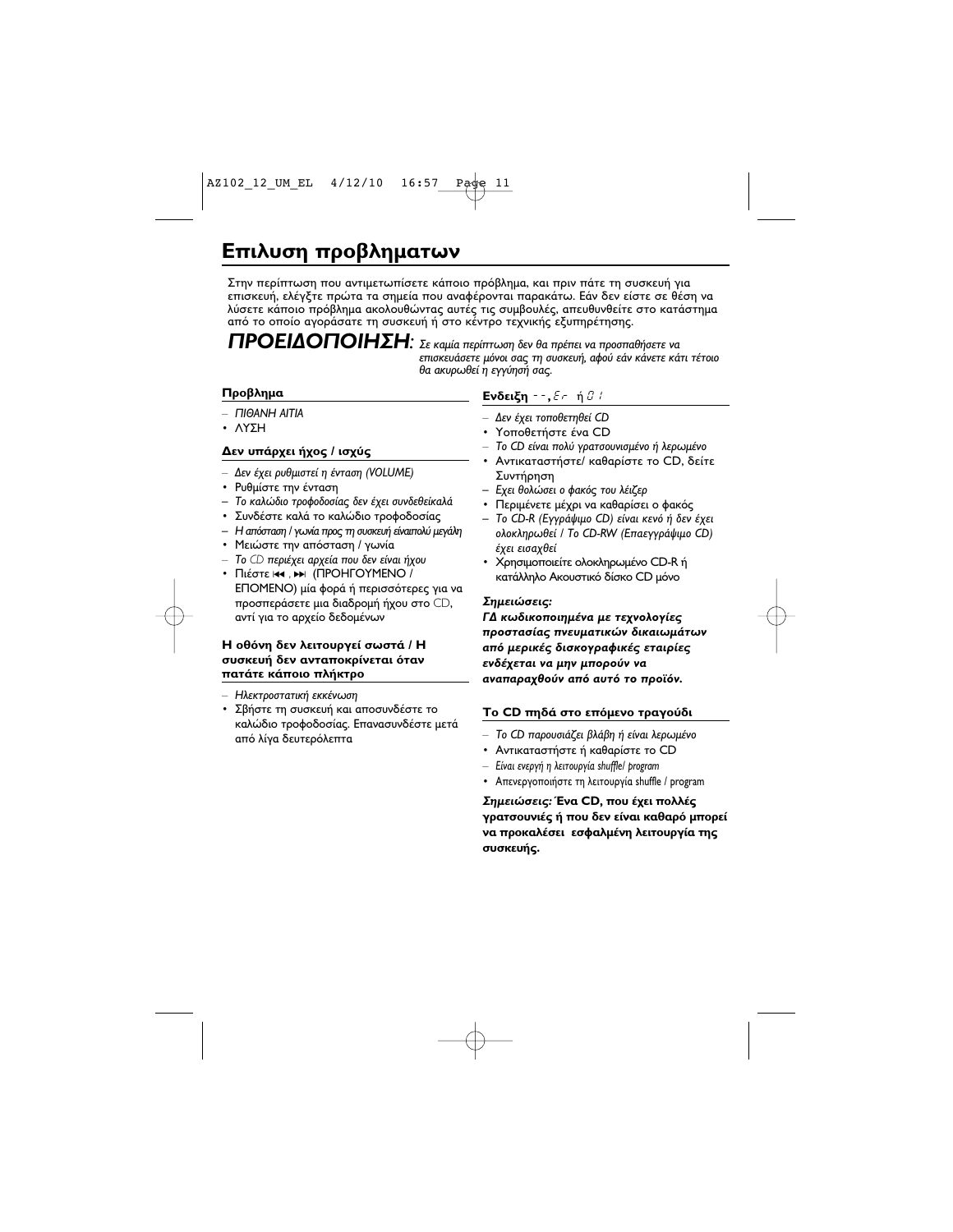#### Πληροφορίες σχετικά με το περιβάλλον

Εχει παραλειφθεί κάθε περιττό υλικό συσκευασίας. Καταβάλαμε κάθε δυνατή προσπάθεια ώστε να είναι δυνατός ο εύκολος διαχωρισμός σε τρία μονοβασικά υλικά: χαρτόνι (κουτί), διογκωμένο πολυστυρόλιο (μονωτικό υλικό) και πολυαιθυλένιο (σακούλες, προστατευτικό αφρώδες φύλλο)

Η συσκευή σας αποτελείται από υλικά που μπορούν να ανακυκλωθούν εάν αποσυναρμολογηθεί από κάποια εταιρεία που εξειδικεύεται στον τομέα αυτό. Σας παρακαλούμε να τηρήσετε τους κανονισμούς που ισχύουν στη χώρα σας ως προς τη διάθεση των υλικών συσκευασίας, άδειων μπαταριών και παλαιών συσκευών.

#### Απόρριψη του παλαιού προϊόντος σας

Το προϊόν σας είναι σχεδιασμένο και κατασκευασμένο από υλικά και συστατικά υψηλής ποιότητας, τα οποία μπορούν να ανακυκλωθούν και να επαναχρησιμοποιηθούν.

![](_page_11_Picture_5.jpeg)

Όταν σε ένα προϊόν υπάρχει το σύμβολο του τροχοφόρου διαγραμμένου κάδου απορριμμάτων, σημαίνει ότι το προϊόν καλύπτεται από την Ευρωπαϊκή Οδηγία 2002/96/ΕΓ.

Παρακαλούμε ενημερωθείτε σχετικά με το ξεχωριστό τοπικό σύστημα συλλογής ηλεκτρικών και ηλεκτρονικών προϊόντων.

Παρακαλούμε πράξτε σύμφωνα με τους τοπικούς κανονισμούς και μην απορρίπτετε τα παλαιά προϊόντα σας μαζί με οικιακά απορρίμματα. Η σωστή απόρριψη των παλαιών προϊόντων θα βοηθήσει στην αποτροπή αρνητικών συνεπειών στο περιβάλλον και την ανθρώπινη υγεία.

### Προδιαγραφές

Κατανάλωση ισχύος......................15W Διαστάσεις (π x u x β).......290 x 143 x 240 (mm) Βάρος..........................1.62 kg